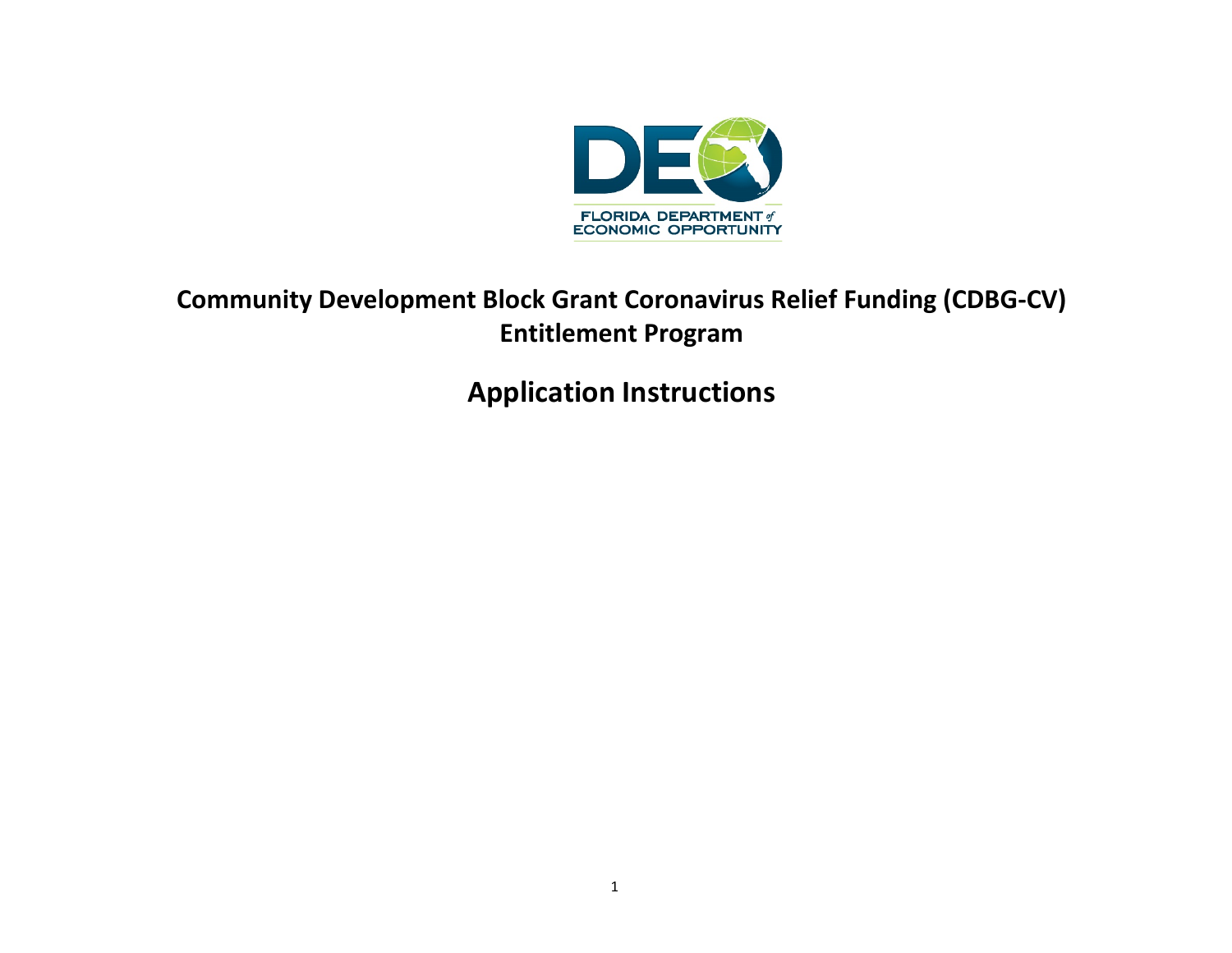# **Section I: Applicant Information**

The application profile must reflect the requested information about the applicant, including demographics; the person who prepared the application; and the type of application. The applicant's name as it appears in the DUNS system must be included in the appropriate box in Part 1: Applicant Information.

#### **Joint Agreements/Interlocal Agreements**

Indicate whether or not activities will require an interlocal agreement. If activities will take place, or services will be extended or provided, outside of the applicant's jurisdiction, include in Appendix I: Applicant Information Supporting Documentation, an interlocal agreement signed by the chief elected officials, or legally designated individuals of the jurisdictions, that specifies:

- The units of local government (parties involved);
- The purpose of the interlocal agreement;
- A delineation of the cooperation between the parties involved;
- A description of the activities and the service area(s);
- The amount of funds being committed (and associated terms); and
- A statement that the project is not inconsistent with the local comprehensive plans of all involved jurisdictions.

1. Prior to application submission, a written interlocal agreement shall be executed by all local governments in whose jurisdictions the CDBG activities will be undertaken. The interlocal agreement must authorize the applying local government to undertake the activities outside its jurisdiction, giving the concurrence of the other local government(s) with the activity and committing resources by one or more local governments, or some other entity which has provided written assurance, to maintain the activity. Such an interlocal agreement must be submitted with the Application for Funding.

2. Each local government signing an interlocal agreement shall affirm that all activities, project areas, service areas, and job creation locations are not inconsistent with its comprehensive plan.

4. Any activity carried out by a recipient of CDBG-CV program funds must significantly benefit residents of the local government grantee, and the unit of local government must determine that the activity is meeting its needs in accordance with section  $106(d)(2)(D)$  of the Act. For an activity to significantly benefit residents of the recipient jurisdiction, the CDBG funds expended by the unit of general local government must not be unreasonably disproportionate to the benefits to its residents. Applicant must have legal authority to provide such services or undertake such activities and be supported by a signed interlocal agreement executed by both eligible local governments.

#### **State of Financial Emergency**

Indicate if the applicant is currently identified as being in a State of Financial Emergency pursuant to Section 218.50-218.504, Florida Statutes (F.S.).

#### **Applicant Information Documents**

A completed CDBG-CV Entitlement Program Application must be uploaded to the Qualtrics system using the Application File Upload field. Please use the naming format: Local Government Name CDBG-CV Application (example: Pensacola CDBG-CV Application).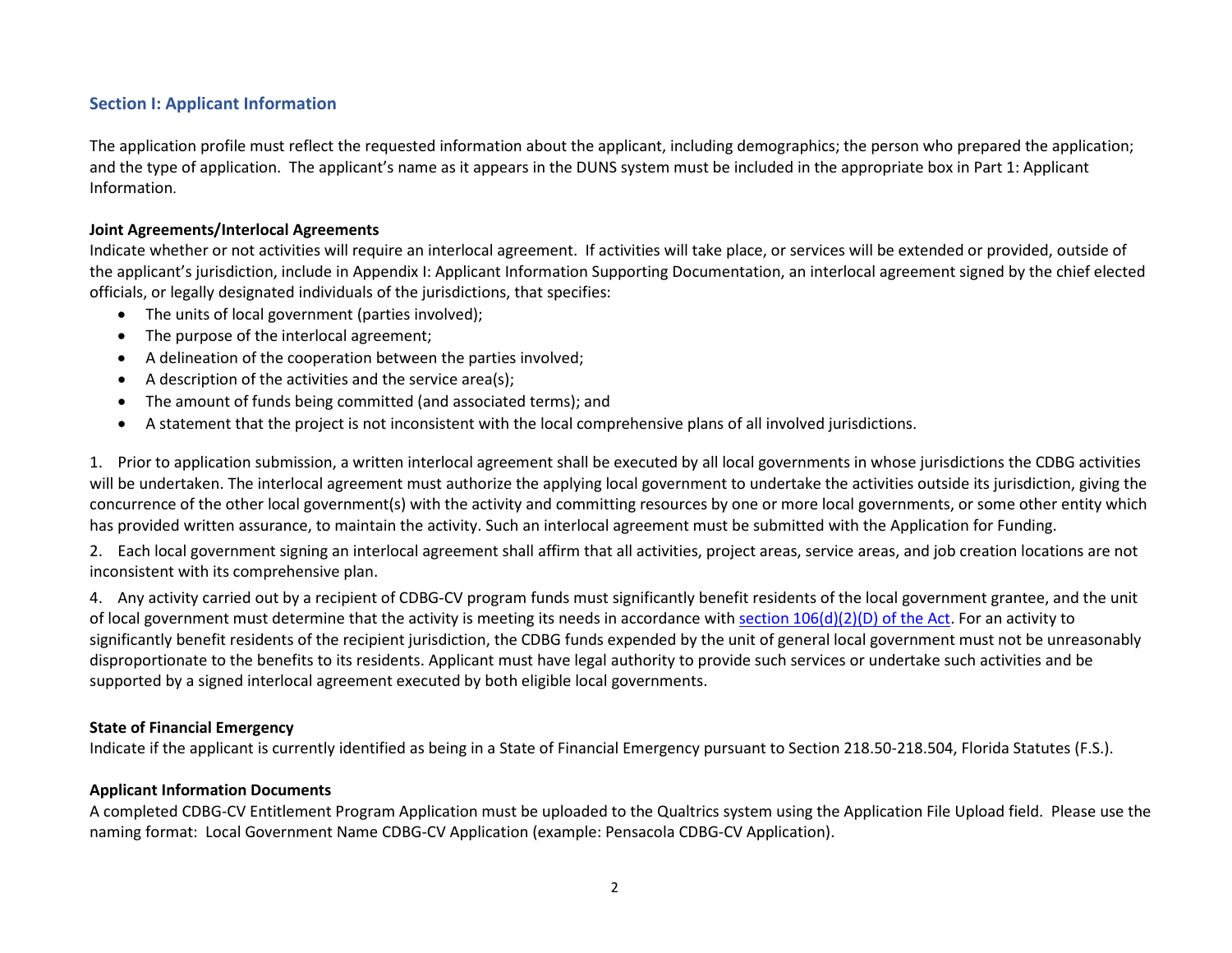Applicants who are requesting funds for multiple activities must submit an Application Additional Activities File Upload for each activity (up to 5 total). Please use the naming format: *Local Government Name CDBG-CV Application Additional Activity #* (example: Pensacola CDBG-CV Application Activity 1).

Supporting information must be uploaded in the Part 1-Application Information Supporting Documentation field. Every application must include:

• Local Governing Body Resolution for Signature Delegation and Application

All documents must be submitted in a single PDF or a Zip file and use the following naming format: Local Government Name CDBG-CV Part # (example: Pensacola CDBG-CV Part I).

#### **Section II: Grant Request**

Enter the total amount of grant funds requested. Amount should not exceed the allocation as noted on th[e CARES Act CDBG-CV Round 2 Allocation](https://floridajobs.org/docs/default-source/2015-community-development/community-revitalization/cdbg/cdbg-cv/cvallocationmethodology.pdf?sfvrsn=f8714ab0_2)  [Methodology for Florida Communities.](https://floridajobs.org/docs/default-source/2015-community-development/community-revitalization/cdbg/cdbg-cv/cvallocationmethodology.pdf?sfvrsn=f8714ab0_2) Entitlement communities may apply for up to 5 distinct projects/activities. Each activity should be listed by a simple descriptive name and include the associated budgeted funds.

#### **Section III: Citizen Participation**

Local governments must advertise and conduct two public hearings, in accordance with 24 CFR 570.486, prior to submitting their applications for funding.

Both hearings must be advertised as described in the applicant's Citizen Participation Plan. The timing of the hearing notices must follow CDBG-CV regulatory requirements. CDBG-CV public hearings may be held no less than five (5) days after the date of publication.

- 1. The first public hearing should be held at the beginning of the application process, prior to submission of the pre-application. The notice should provide enough information about the available funding and allowable activities to allow citizens to be able to provide input.
- 2. The second public hearing notice shall not be published any sooner than one day after the first public hearing has been held and must contain a description of the proposed activities to be carried out, including the amount of the funding request and total cost of the activities. The second public hearing must be conducted prior to submission of the final application.
- 3. Local governments that do not submit a pre-application for DEO review will be required to complete both public hearings prior to submission of the final application. Notices for the hearings must follow the guidance in number 1 and 2 above.

A publisher's affidavit of the notices, minutes of the hearings signed by the local government clerk, and sign-in sheets (or equivalent) must be submitted to DEO as a part of the application documents.

Sample public hearing advertisements are available on the [DEO Downloads and Information for Applicants, Sample Documents.](http://www.floridajobs.org/community-planning-and-development/assistance-for-governments-and-organizations/florida-small-cities-community-development-block-grant-program/downloads-and-information-for-applicants)

Documentation of the citizen participation activities must be uploaded in Part III – Citizen Participation Documentation File Upload. Please use the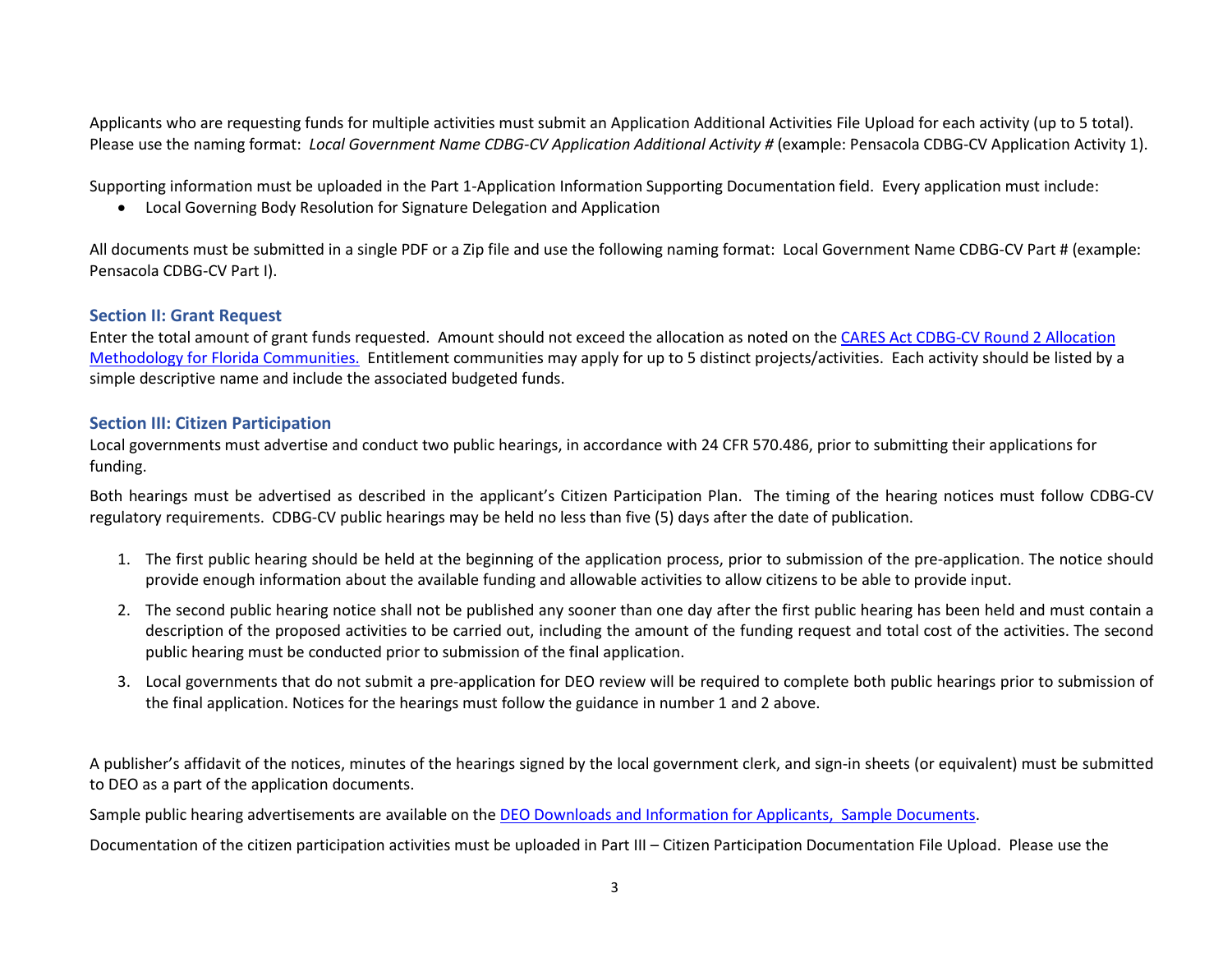naming format: *Local Government Name CDBG-CV Part III*. The following documents shall be included:

- Copy of Four Factor Analysis;
- Copy of Language Access Plan (if applicable);
- Copy of Advertisements of First Public Hearing Notice;
- Copy of First Publishers' Affidavit;
- Copy of Minutes of the First Hearing;
- Copy of Sign-in Sheet for the First Hearing;
- Copy of Advertisements of Second Public Hearing Notice;
- Copy of Second Publishers' Affidavit;
- Copy of Minutes of the Second Hearing;
- Copy of Sign-in Sheet for the Second Hearing; and
- Copy of response(s) to comments or complaints (if applicable).

If certified copies of the public hearing minutes are not available by the application deadline, the agenda and available notes shall be included in the application, and certified copies must be provided by the end of the "completeness period" or the application shall be rejected.

If an affidavit of publication for one of the public hearings is not available at the time the application is submitted, a tear sheet from the newspaper with the notice must be included in the application. The affidavit must be provided to the grant manager by the end of the completeness period or the application shall be rejected.

# **Section IV: Activity Description**

Applicants must include a brief two to three sentence description of the proposed CDBG-CV activity using the following format:

An example: The Town will use the CDBG-CV award to construct improvement to its senior center that will allow it provide services. The HVAC will be upgraded to protect against airborne virus and the facility will be expanded to allow for social distancing when services are restored.

Applicants must also clearly summarize the proposed project and intended outcomes in no more than 500 words. The summary must be included in the Part IV – Activity Description File Upload. The information below must be included in the project summary:

- 1. A summary description of the proposed activity must include the following information:
	- Activity description;
	- Justification of need for CDBG-CV funding (tie to COVID-19);
	- Description of the service area; and
	- Beneficiaries (Total, Very Low-Income and Low- to Moderate-Income) of the activities.

Applicants must upload a *detailed* project narrative that includes all applicable information below. The detailed project description is limited to 3 pages and must have margins no smaller than one-half inch. Font used must be no smaller than 10pt.

The information below must be included in the project narrative: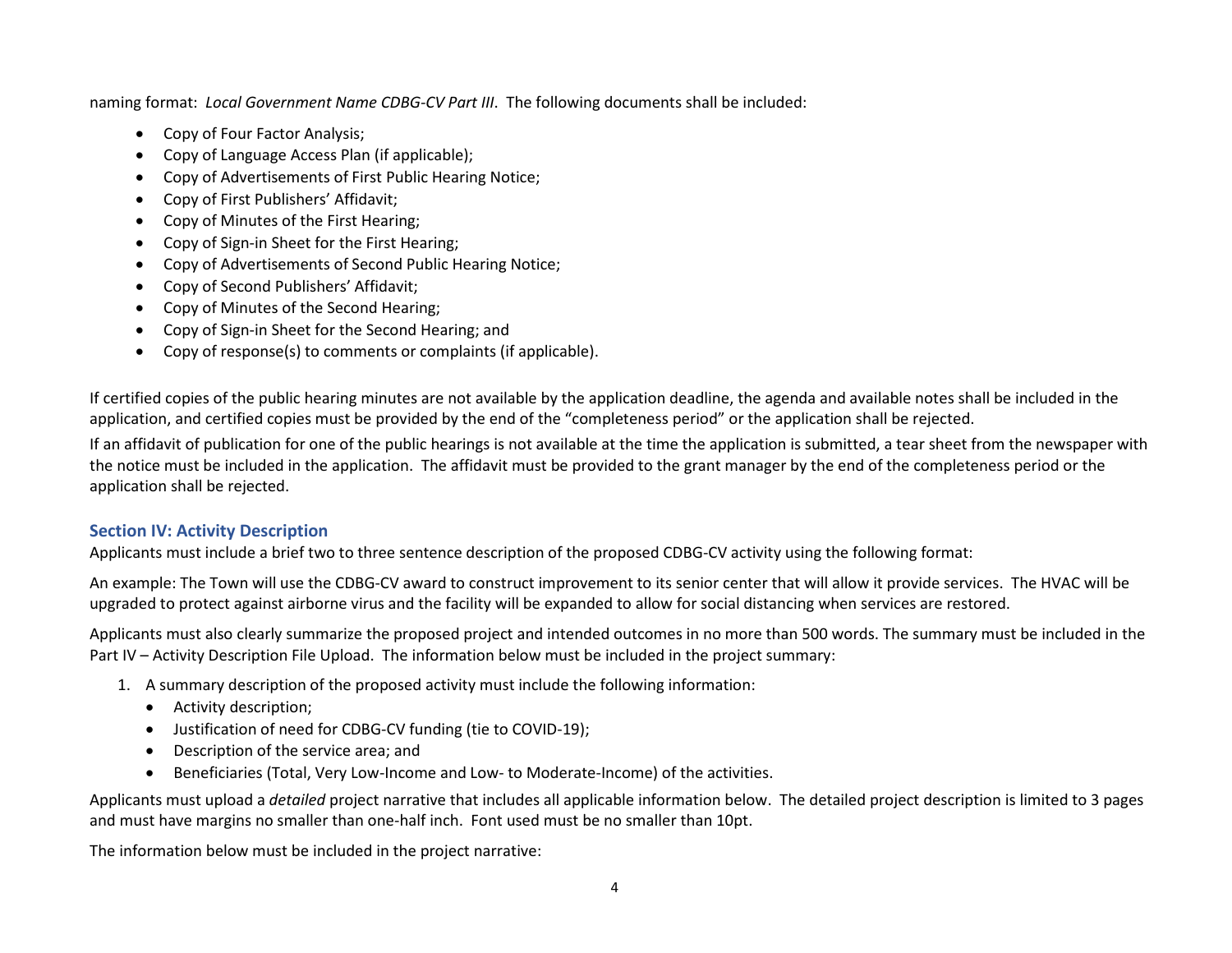- 1. A narrative description of the proposed activity must include the following information:
	- Detailed activity description;
	- Explanation of the need for CDBG-CV funding;
	- Proposed construction timeline (e.g., begin construction 90 days after award);
	- Quantity and location of activity within the service area;
	- Purpose of the activity (if not readily apparent); and
	- Beneficiaries (Total, Very Low-Income and Low- to Moderate-Income) of the activities.
- 2. Describe all activities to be undertaken without regard to the funding source.
- 3. Describe any activities in which a portion of the construction will occur outside of the applicant's jurisdiction.
- 4. If funds from other sources are being leveraged, describe how the funds will be used (what they will pay for, etc.).
- 5. The narrative for Economic Development applications must include a statement regarding, or description of, the following:
	- The roles of all Participating Parties, local governments, agencies, and other parties whose actions or participation are necessary for the project's success;
	- The number and types of jobs to be created and/or retained;
	- Anticipated training needs of LMI persons who may apply for the created jobs; how and who will provide the training; and
	- That the cost per job to be created and/or retained by each Participating Party as a direct result of the CDBG-CV assisted activity is \$85,000, or less, in CDBG-CV funds.

# **National Objective/Eligible Activity**

Applicants must identify the national objective and eligible activity for each proposed activity. Applicants must select the appropriate IDIS matrix code for each proposed activity. If the appropriate matrix code is not available in the drop-down list, contact DEO immediately to discuss the proposed activity.

#### **Projected Timeline**

Briefly explain the following:

- Months from Award to Execution of Activities;
- Months from Activity Contract to Activity Implementation; and
- Months from Activity Implementation to Completion.

Documentation for the Activity Description must be uploaded in Part IV – Activity Description File Upload. Please use the naming format: *Local Government Name CDBG-CV Part IV* (example Pensacola Activity). The following documents shall be included:

- Detailed Project Description;
- Detailed Project Timeline;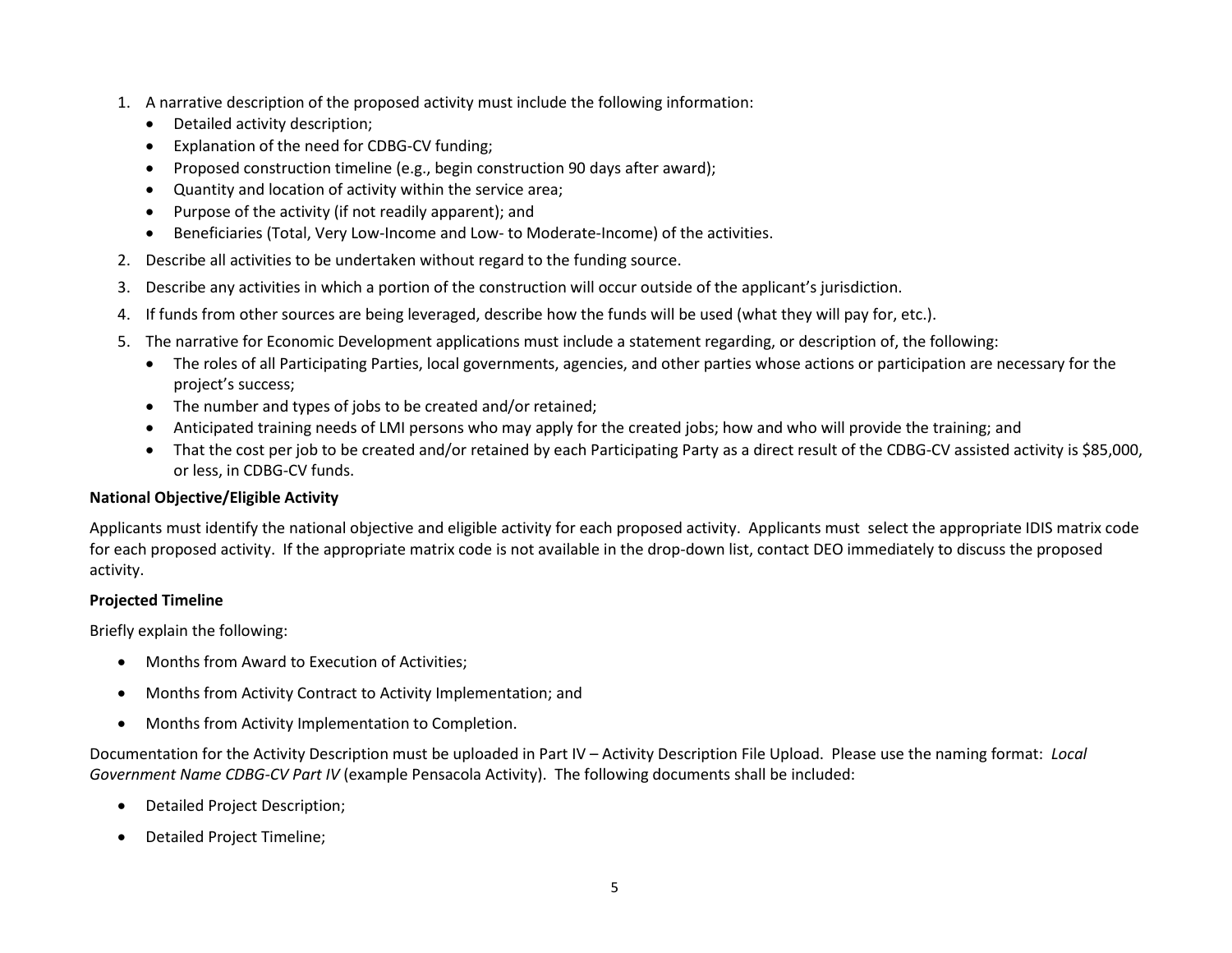- Project Timeline Supporting Documentation (as necessary);
- Readiness to Proceed Certification; and
- Site Control Certification.

#### **Maps (Required)**

Please review the requirements for the maps carefully. If the Department requests revisions to any of the maps, and the revisions are not provided within the time provided by DEO, the application will not be eligible for award. The maps must be legible. The following maps must be included with all applications and uploaded in Part IV – Maps File Upload. All maps must be in a PDF format and submitted as a single document or zip file. Please use the naming format: *Local Government Name CDBG-CV Maps Part #* (example: Pensacola CDBG-CV Maps Part IV).

Information on creating a zip file can be found here: [https://support.microsoft.com/en-us/windows/zip-and-unzip-files-8d28fa72-f2f9-712f-67df](https://support.microsoft.com/en-us/windows/zip-and-unzip-files-8d28fa72-f2f9-712f-67df-f80cf89fd4e5)[f80cf89fd4e5](https://support.microsoft.com/en-us/windows/zip-and-unzip-files-8d28fa72-f2f9-712f-67df-f80cf89fd4e5)

#### *Jurisdiction Map.*

- A scale;
- A north arrow; and
- The boundaries of the locality.

*Service Area Map(s)* – a map for each service area.

- A scale;
- A north arrow;
- The boundaries of the service area(s) where the activities will be conducted;
- A visual representation of all proposed project activities; and
- Major street names, route numbers, or easily identifiable landmarks for orientation.

*Detailed Project Map* – a map showing where all project activities will take place. Multiple maps may be required to include enough detail on the project activities for public infrastructure projects.

- A scale;
- A north arrow;
- The location of all businesses being impacted by the project (commercial revitalization), or the location of all Participating Parties (economic development);
- The boundaries of a special designation area being claimed for points (if smaller than the jurisdiction's boundaries);
- The names, streets, route numbers, or easily identifiable landmarks where all service area activities are located; and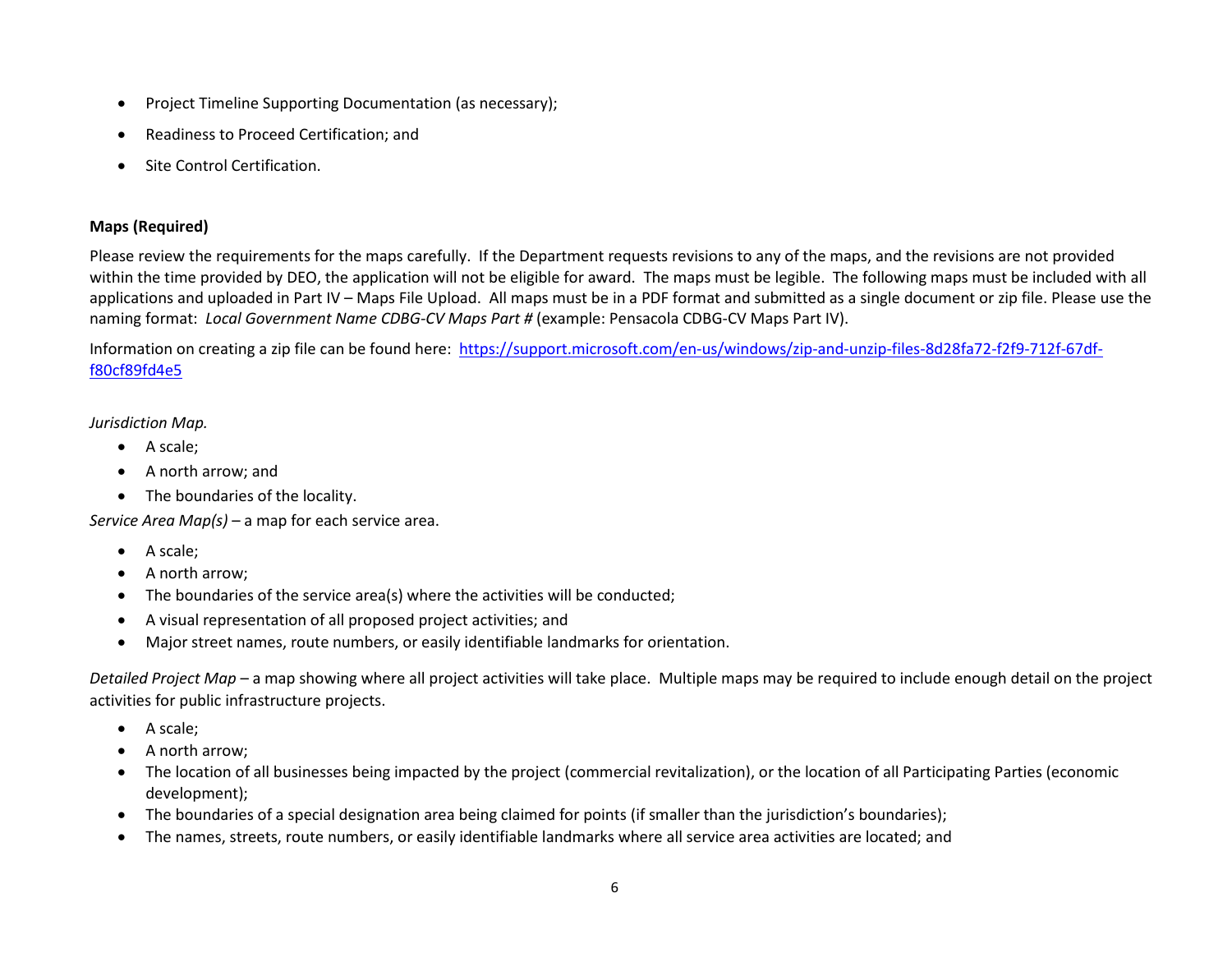• A visual representation of all proposed CDBG-funded activities (street improvements and parking, pedestrian malls and parks, drainage features, utility improvements, façade renovation, fire hydrants, lift stations, water and sewer plants, elimination of blight, and other CDBG-funded activities);

#### **Section V: Sub-recipient Information**

If the grantee intends to use a subrecipient to carry out the activity, complete all requested Subrecipient information fields. Subrecipients differ from contractors or consultants. Under most circumstances the distinction between a contractor and a subrecipient is clear. A development firm hired to build a new senior center is a contractor. A community development corporation running senior service programs at the center is a subrecipient. While a subrecipient can be designated by the grantee, contractors must be selected following procurement requirements of 2 CFR 200.

Applicable documentation must be uploaded in Part V – Subrecipient Information File Upload. Please use the naming format: *Local Government Name CDBG-CV Part #* (example: Pensacola CDBG-CV Part V). The following documents shall be included, if applicable:

- Commitment letter(s);
- Applications; and
- Other supporting documentation.

#### **Section VI: Activity Budget**

Applicants must include a detailed project budget for all costs associated with the project/program. There is no specific format for providing the budget assumptions, however, they are an important element of your application and should clearly correspond with the amounts listed in budget forms. This is your opportunity to demonstrate you have clearly thought through all financial aspects of the project and have solid rationale for the administration and project costs and the need for CDBG-CV investment to make the project successful.

Explain the proposed project budget, detailing how you derived costs for each activity cost of the budget form. Your assumptions should include:

- How this budget is reasonable and appropriate considering the scope, substance, and duration of the proposed project;
- The basis and the assumptions behind the activity cost calculations (be detailed and specific); and
- Detail on any equipment purchases using CDBG funds over \$300.

Applicable documentation must be uploaded in Part VI– Activity Budget Documentation File Upload. Please use the naming format: *Local Government Name CDBG-CV Part #* (example: Pensacola CDBG-CV Part VI). The following documents shall be included, if applicable:

- Detailed Project Budget; and
- Additional Supporting Documentation to justify proposed costs (i.e., engineers estimate, proposals, quotes, etc.).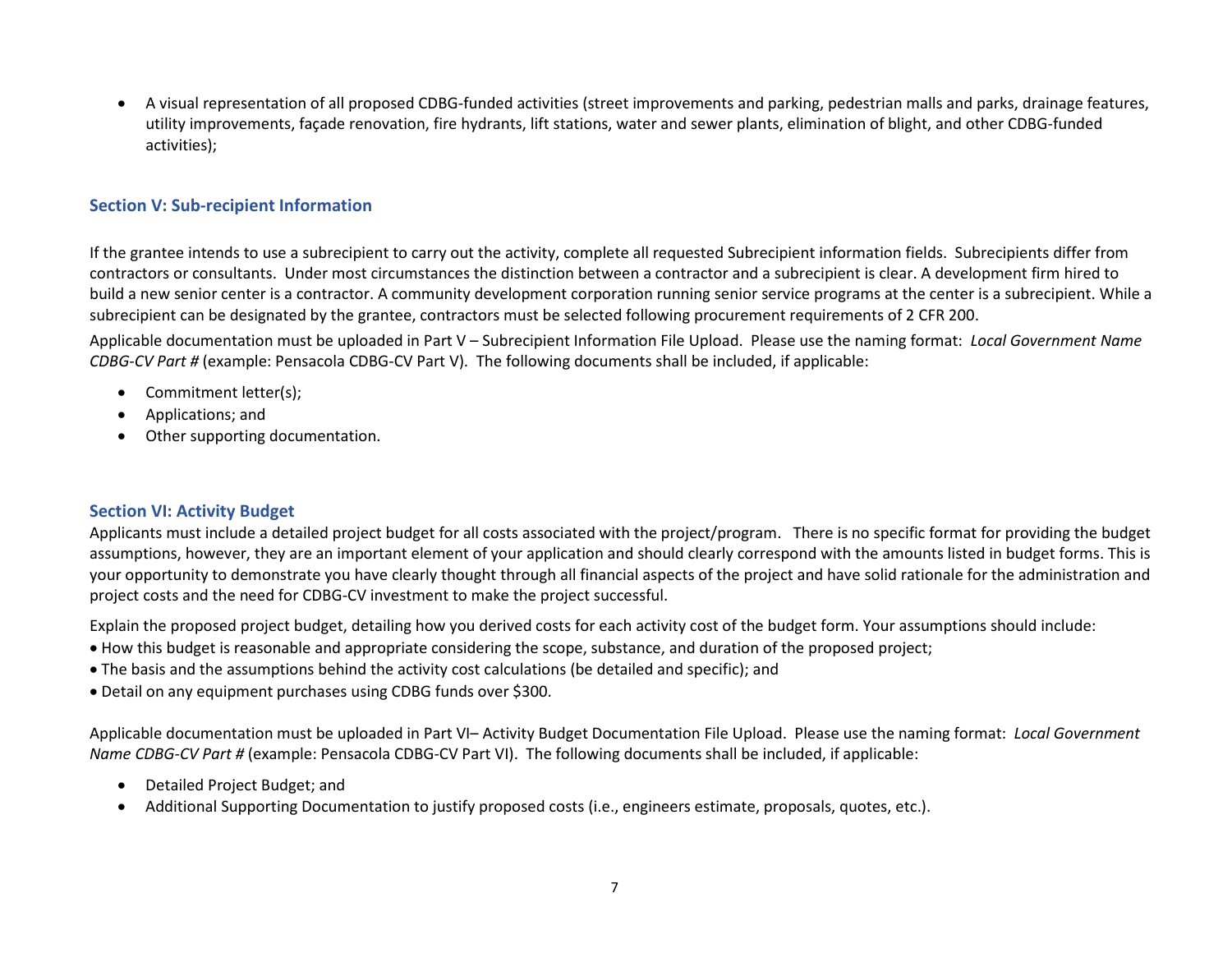#### **Section VII: Acquisition**

All CDBG-CV projects are subject to the statutory requirements of the Uniform Relocation Assistance and Real Property Acquisition Act (URA). Projects requiring acquisition, including easements, must describe the status of the acquisition. For all other projects, briefly describe the status of site control for all property necessary to complete the project.

Applicable documentation must be uploaded in Part VII– Acquisition File Upload. Please use the naming format: *Local Government Name CDBG-CV Part #* (example: Pensacola CDBG-CV Part VII).

### **Section VIII: Meeting a National Objective of the Federal Act**

The Housing and Community Development Act requires that each activity assisted with CDBG funds must meet one of three national objectives:

- Benefit to low- and moderate-income (LMI) persons;
- Aid in the prevention or elimination of slums or blight; and
- Meet a need having a particular urgency (referred to as urgent need).

The applicant will need to demonstrate that it meets the required objective by providing all required documentation and answering all relevant questions:

#### **Benefit to Low- and Moderate-Income Persons – Area Basis**

To show that a project benefits an area of low- and moderate-income people, the following questions must be clearly answered in the application:

- 1. What are the boundaries of the service area?
- 2. How do the boundaries correspond to the project's intended beneficiaries?
- 3. Using HUD Census data or a certified income survey, what percentage of persons in the service area is of low- to moderate-income?
- 4. How were the income characteristics of the target population determined?
- 5. Is the proposed facility available to all service area residents?

Applications utilizing an Income Survey for documentation of Low- to Moderate-Income Area Benefit status must include an Income Survey map . The map must include:

- 1. Boundaries of the service area surveyed; and
- 2. A visual representation of all the housing units and, for surveyed homes, color or other coding indicating whether the home is LMI, VLI, vacant, or exceeds the income limits for these categories.

*If using a survey that was completed for a previous CDBG project, state the subgrant number and year the survey was conducted.*

#### **Benefit to Low- and Moderate-Income Persons- Limited Clientele Basis**

There are eight groups of people that are presumed by federal regulations to be of low and moderate income. Those groups are as follows:

• Senior citizens (people who are 62 years of age, or older);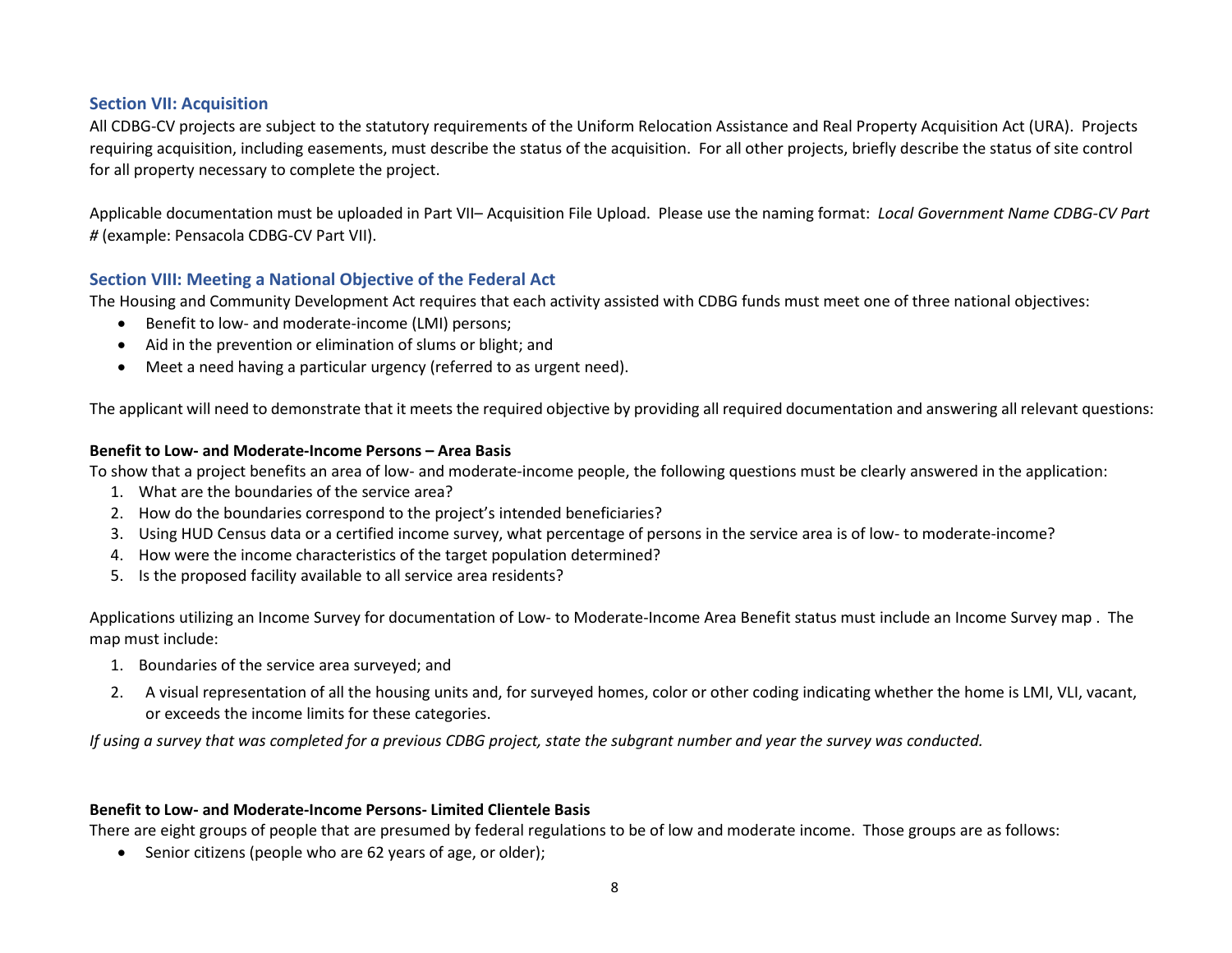- Migrant farm workers;
- Abused children;
- Battered spouses;
- Severely handicapped adults;
- Homeless persons;
- Illiterate adults; and
- Persons with AIDS.

For Limited Clientele projects serving other targeted groups, benefit to low- and moderate-income persons must be documented (in-take documents, pre-qualification in other programs, etc.).

For a limited clientele project, the following questions will need to be clearly answered in the application:

1. Who will use the proposed facility? Are the beneficiaries in a group presumed to be low- and moderate-income, or will beneficiaries be qualified based on income?

2.Will any other groups or the general public also use the facility? If so, to what extent?

3. If the facility is to be used on an income-eligible basis, how will income and family size information of users be documented? If less than 100% of users are to be of low- to moderate-income, how was the percentage of low- to moderate-income users determined or estimated?

# **Benefit to Low- and Moderate-Income Persons- Jobs**

An LMI Jobs activity is one which creates or retains permanent jobs, at least 51 percent of which, on a full time equivalent (FTE) basis, are either held by LMI persons or considered to have been made available to LMI persons.

For a LMI Jobs project, the following questions will need to be clearly answered in the application:

- 1. Is the project proposing job creation or job retention?
- 2. How were the number of jobs to be created or retained determined?
- 3. How many jobs will be created or retained?
- 4. How was it determined that at least 51% would be held or made available to LMI persons?

All job retention projects will need to include the source documentation providing that 51% of all jobs are LMI.

# **Benefit to Low- and Moderate-Income Persons- Housing (prior approval from DEO required)**

For any type of housing activity, compliance with the LMI benefit is based on the initial occupancy of the housing following completion of the CDBG-CV assisted work.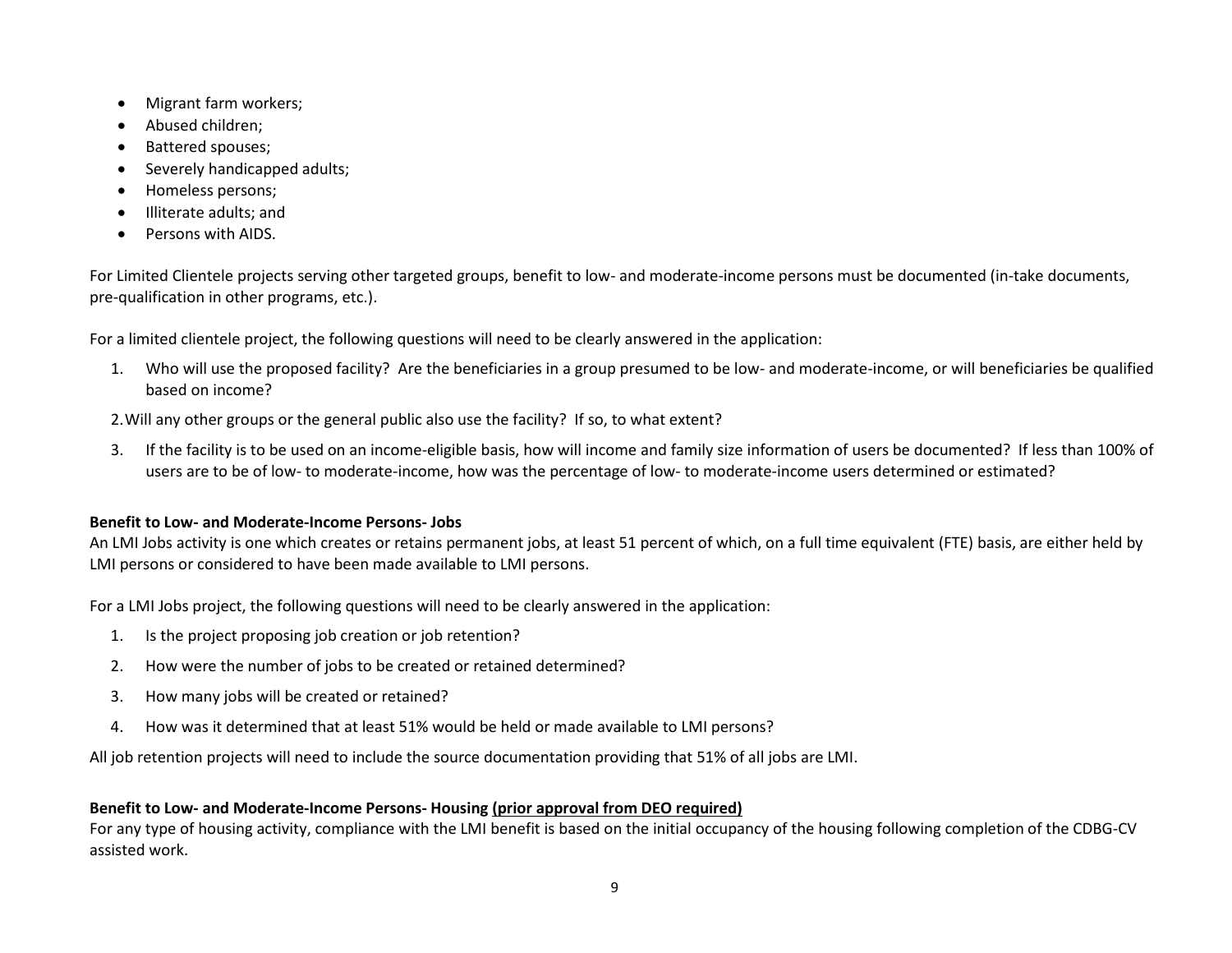#### **Prevention or Elimination of Slums or Blight – Area Basis (prior approval from DEO required)**

The following questions must be answered in the application:

- 1. What are the boundaries of the area?
- 2. What are the conditions that cause the area to be considered blighted?
- 3. What percentage of buildings in the area are deteriorated? How are they deteriorated?
- 4. What public facilities in the area are deteriorated? Describe this deterioration.
- 5. How will the proposed project remedy one or more of the blighted conditions described above?

The following documentation must be attached to a slum and blight, area basis application:

• Municipal resolution passed by governing body that describes boundaries of the specific blighted conditions within the area, and officially designates an area as a slum, blighted, or an area in need of redevelopment in accordance with 24 CFR 570.483(c) and Sections 163.340(7)-340 (10), Florida Statutes (F.S.).

# **Prevention or Elimination of Slums or Blight – Spot Basis (prior approval from DEO required)**

The following issues must be addressed in the application:

- 1. Show the specific blighted or deteriorating structure that will be affected by the proposed project.
- 2. Provide a detailed description of conditions to be remedied by the proposed project, accompanied by a detailed statement of activities to address those conditions.

The following documentation must be attached to a slum and blight spot basis application:

• Municipal resolution passed by governing body that describes the blighted or deteriorating structure, including a legal description, and officially designates the structure as blighted under a spot basis.

Spot basis slum or blight projects are limited to five project activities: acquisition; relocation; clearance; historic preservation; or limited rehabilitation to correct specific conditions detrimental to public health and safety**. Please note a spot basis blight project must not be located within a designated blight area***.*

# **Urgent Need (prior approval from DEO required)**

Urgent need qualified activities must meet the following criteria and be specifically addressed in the application:

- The existing conditions must pose a serious and immediate threat to the health or welfare of the community;
- The existing conditions are of recent origin or recently became urgent (generally, within the past 18 months);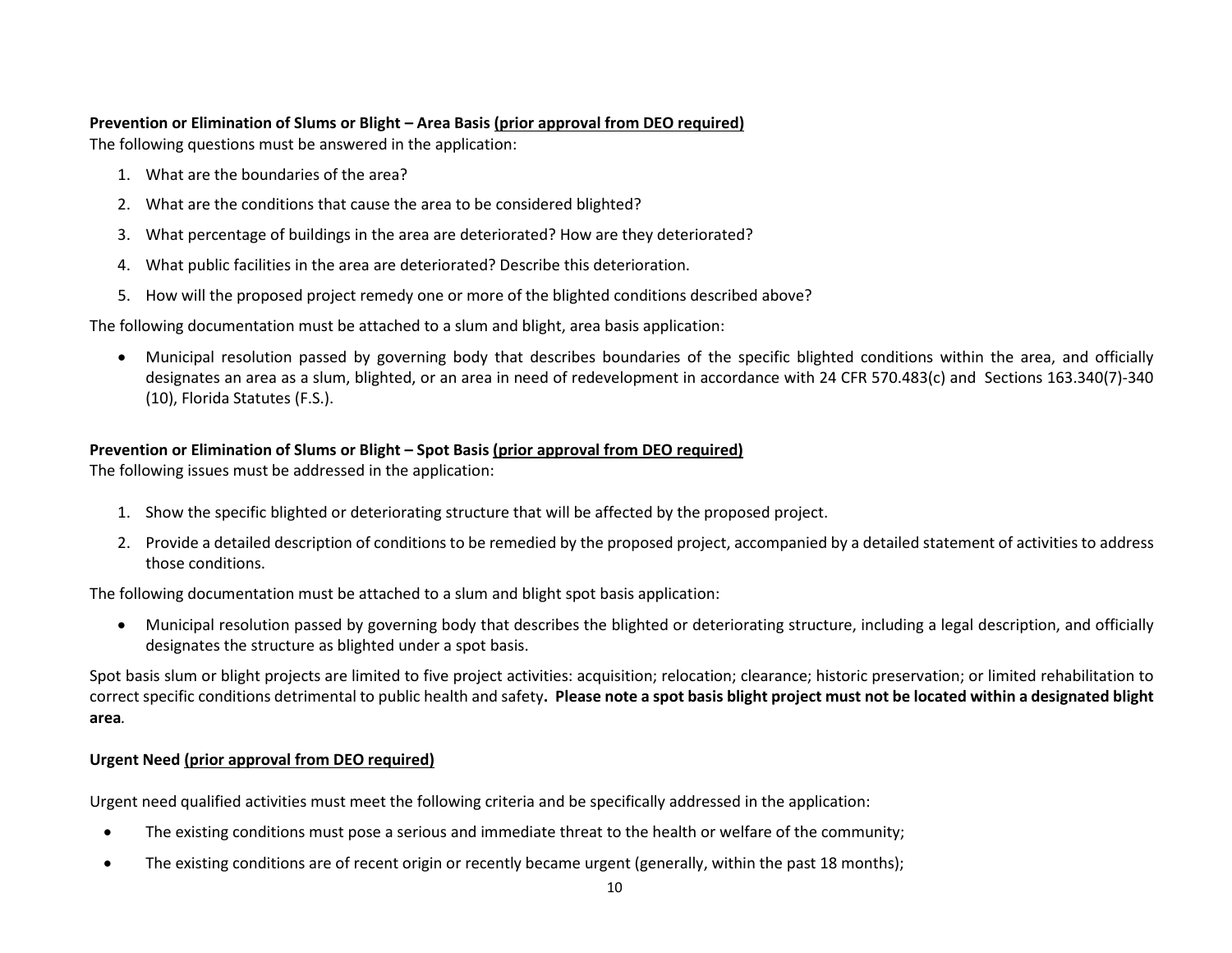- The grantee is unable to finance the activity on its own; and
- Other sources of funding are not available.

#### **Accomplishments**

Enter the proposed accomplishments for the activity according to one (1) of the following unit types:

- Proposed Beneficiaries;
- Proposed Housing Units; or
- Proposed Jobs.

Please use the naming format: *Local Government Name CDBG-CV Part #* (example: Pensacola CDBG-CV Part VIII). Applicable documentation includes the following:

• National Objective Supporting Documentation (if applicable).

# **Section IX: CARES Act Justification (Tie to COVID, Need and Outcomes of the Activity)**

Applicants must describe how this activity will prevent, respond to, or assist in the recovery from the coronavirus pandemic. Justification is limited to 2 pages and must have margins no smaller than one-half inch. Font used must be no smaller than 10pt.

The applicant will need to demonstrate the need for and the impact of the CDBG-CV assistance by addressing the following:

- Clear explanation of the unmet need;
- Clear explanation that the need cannot be resolved without the CDBG-CV assistance;
- Clear description of the intended project outcome(s); and
- Clearly addresses how outcomes will be measured.

Supporting documentation must be uploaded in Part IX– CARES Act Justification File Upload. Please use the naming format: *Local Government Name CDBG-CV Part #* (example: Pensacola CDBG-CV Part IX). Supporting documentation that should be uploaded as a single file or compressed ZIP file includes the following:

- CARES Act Justification (maximum one page);
- Need and Outcomes Supporting Documentation (as necessary); and
- Documentation Related to Tie to COVID-19 (as necessary).

# **Section X: Environmental Review**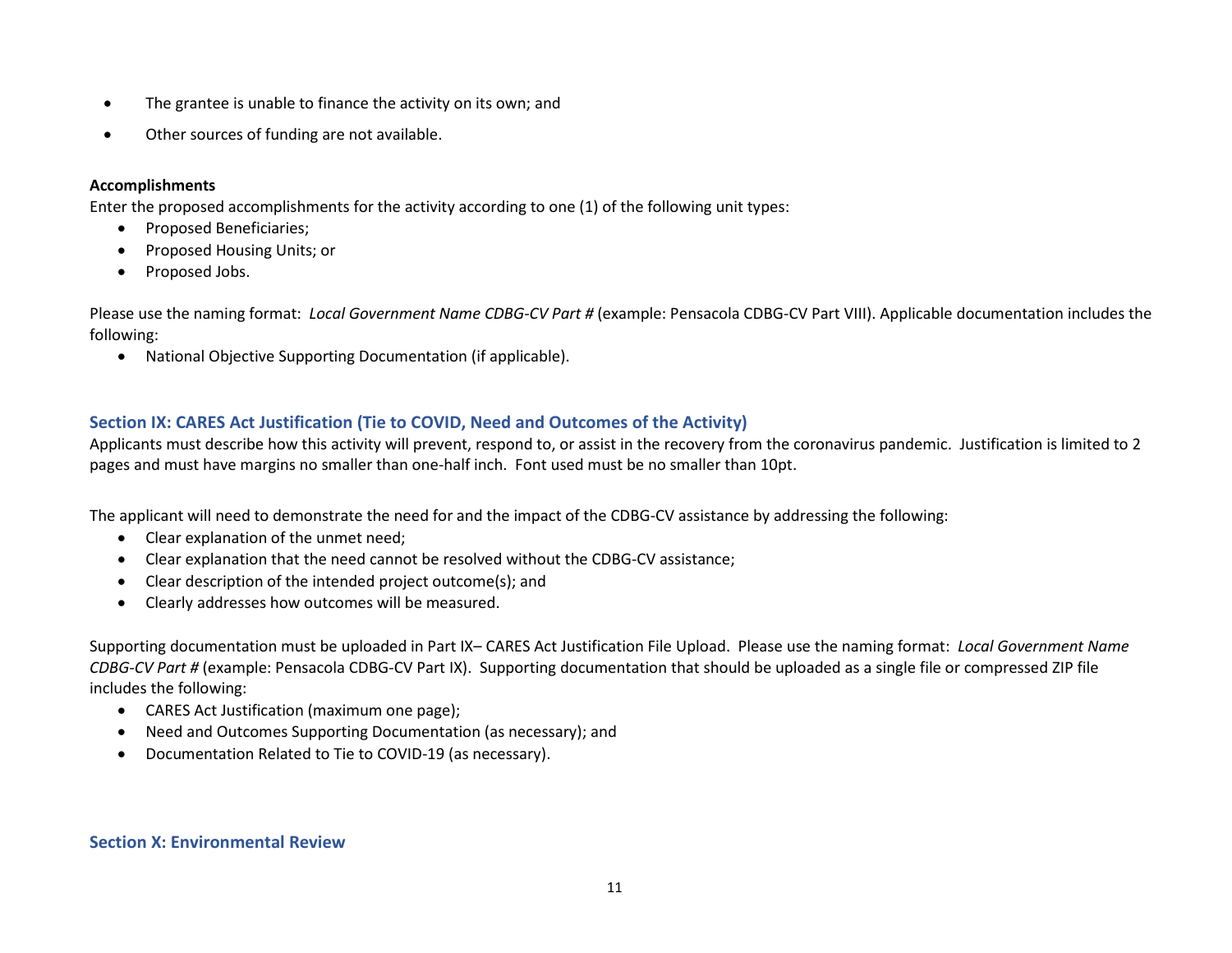For Exempt or Categorically Excluded Not Subject To projects, applicants must include the Certificate of Exemption/CENST with the application, signed by the Certifying Officer.

For all projects that are Categorically Excluded Subject To or requiring a full Environmental Assessment, applicants must include a description of the project, the level of review required, and the status of the review.

All applicants must attach a completed Status of Environmental Review form signed by the Certifying Officer.

Supporting documentation must be uploaded in Part X– Environmental Review File Upload. Please use the naming format: *Local Government Name CDBG-CV Part #* (example: Pensacola CDBG-CV Part X). Supporting documentation that should be uploaded as a single file or compressed ZIP file includes the following:

- Signed Certificate of Exemption/CENST (if applicable);
- Signed Status of Environmental Review Certification; and
- Documentation of Environmental Review completion (if applicable).

Please indicate whether the local government is a current participant in the National Flood Insurance Program.

**100-Year Flood Prone Area Map** (Unless the U.S. Federal Emergency Management Agency has not issued an official flood map covering the location of the service area or project area.) To include the following:

- The boundaries of the service area where the activities will be concentrated;
- The location of all project activities;
- The location of all designated wetlands; and
- An enlarged portion, or portions, of the flood prone area if any activities are located in whole, or in part, in the flood prone areas.

100-Year Floodplain Map must be uploaded in Part X– Environmental Review Maps Upload. Please use the naming format: *Local Government Name CDBG-CV Maps Part #* (example: Pensacola CDBG-CV Maps Part X).

#### **Section XI: Activity Experience**

The applicant must describe the experience of the Entitlement and/or the sub-recipient for the activity which funds are being requested. All applicants must complete the Key Personnel Template provided by DEO.

Supporting documentation must be uploaded in Part XI– Activity Experience File Upload. Please use the naming format: *Local Government Name CDBG-CV Part #* (example: Pensacola CDBG-CV Part XI). Supporting documentation that should be uploaded as a single file or compressed ZIP file includes the following:

• Key Personnel Template; and